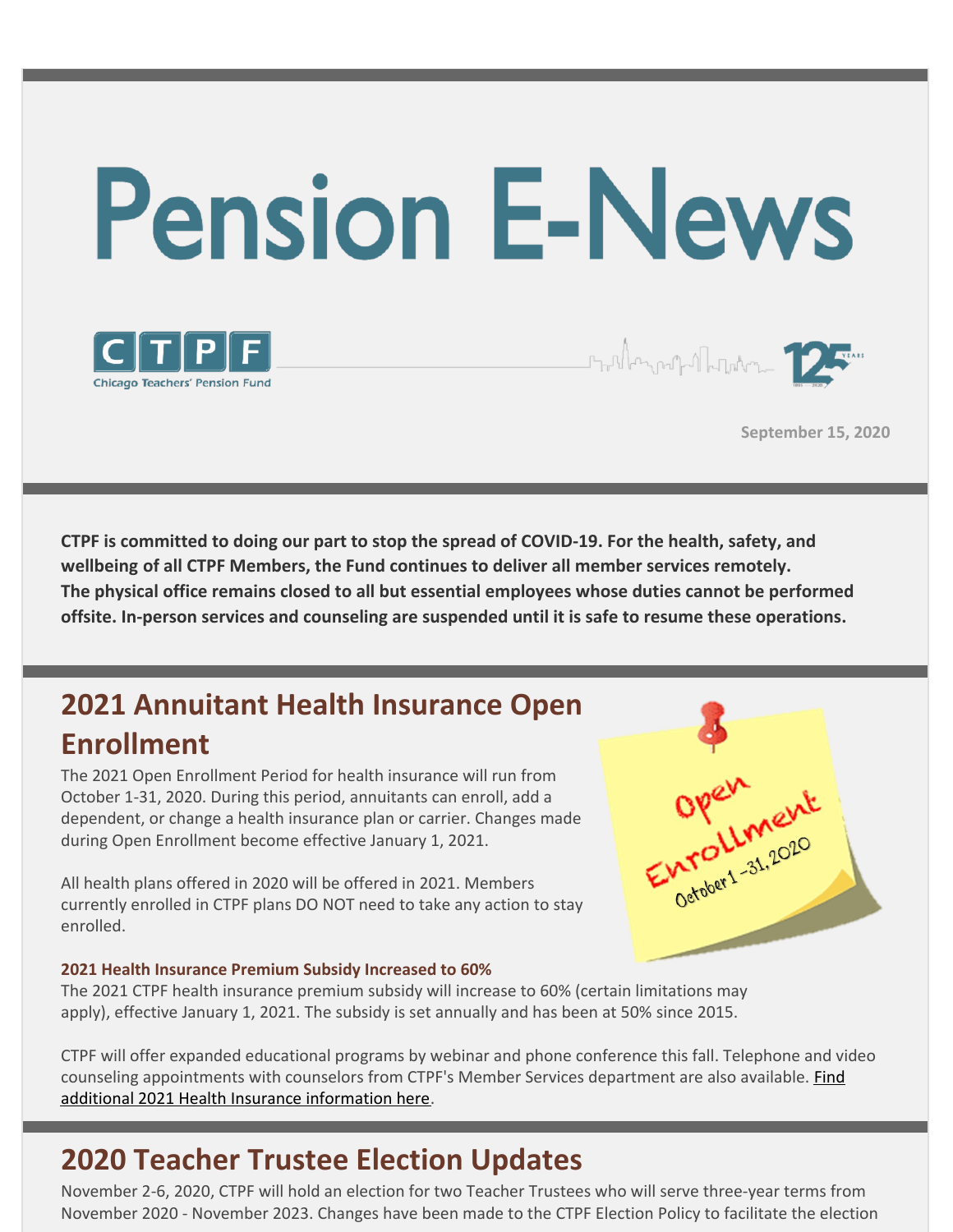during the pandemic.

#### **Online Collection of Petition Signatures**

Electronic signatures for CTPF nominating petitions will be allowed in the Fall 2020 Election. Members who want to request petitions should contact Gail Davis, Election Coordinator, *[elections@ctpf.org](mailto:elections@ctpf.org)*, by September 15, 2020. Petitions must be returned by 5:00 p.m. (CT) on October 1, 2020.

#### **Voting Credential Distribution by Mail**

Voting credentials will be distributed by mail to teachers' home addresses and by email. Information will be sent to the address on record with CTPF as of October 1, 2020. Members are encouraged to make sure their address is up-to-date with their employer.

#### **More Information**

Visit CTPF's [Election](https://www.ctpf.org/sites/main/files/file-attachments/amended_election_policy_8.21.20_djh.pdf) Central for additional information. Find the 2020 Election policy here.

# **CTPF COVID-19 Information & Resources**

CTPF has created our COVID-19 Response website[ctpf.org/covid-19](http://ctpf.org/covid-19). This website link provides you with CTPF up-

to-date information on the Fund's operations during the pandemic.

| Leave a Voicemail or Email Member Services<br>Member Services staff is answering questions and providing phone and video<br>counseling. Call 312.641.4464, or email Memberservices@ctpf.org for assistance.<br>Calls will be forwarded to voicemail. Leave a message clearly stating your name,<br>phone number, and the nature of your inquiry. Your call will be returned as soon<br>as possible. |
|-----------------------------------------------------------------------------------------------------------------------------------------------------------------------------------------------------------------------------------------------------------------------------------------------------------------------------------------------------------------------------------------------------|
| <b>Submit Documents Electronically</b><br>During the pandemic, CTPF staff does not have immediate access to incoming<br>mail, and U.S. Mail processing may be delayed. The best way to send benefit<br>applications and documents to CTPF is by fax 312.641.7185 or email an<br>attachment (.pdf or .jpg) to imaging@ctpf.org.                                                                      |
| <b>Help with Scanning</b><br>Need to scan a document to email to CTPF but you don't have a scanner? A<br>printer or smartphone scanning app or smartphone camera can help you get the<br>job done. Click here for more information on scanning.                                                                                                                                                     |
| <b>Remote Notary Available</b><br>CTPF now offers remote notarization for CTPF documents. Members who would<br>like to use remote notary services should call 312.641.4464 (leave a message and<br>your call will be returned), or email Memberservices@ctpf.org, and request a<br>video conference for notarization. Find more information here.                                                   |
| <b>CTPF Annuitant Health Plan Information</b><br>CTPF annuitant health insurance plans offer coverage for COVID-19 diagnosis and<br>treatment, and some have added additional telehealth and mental health<br>benefits. Find more information here, call the number on the back of your health                                                                                                      |